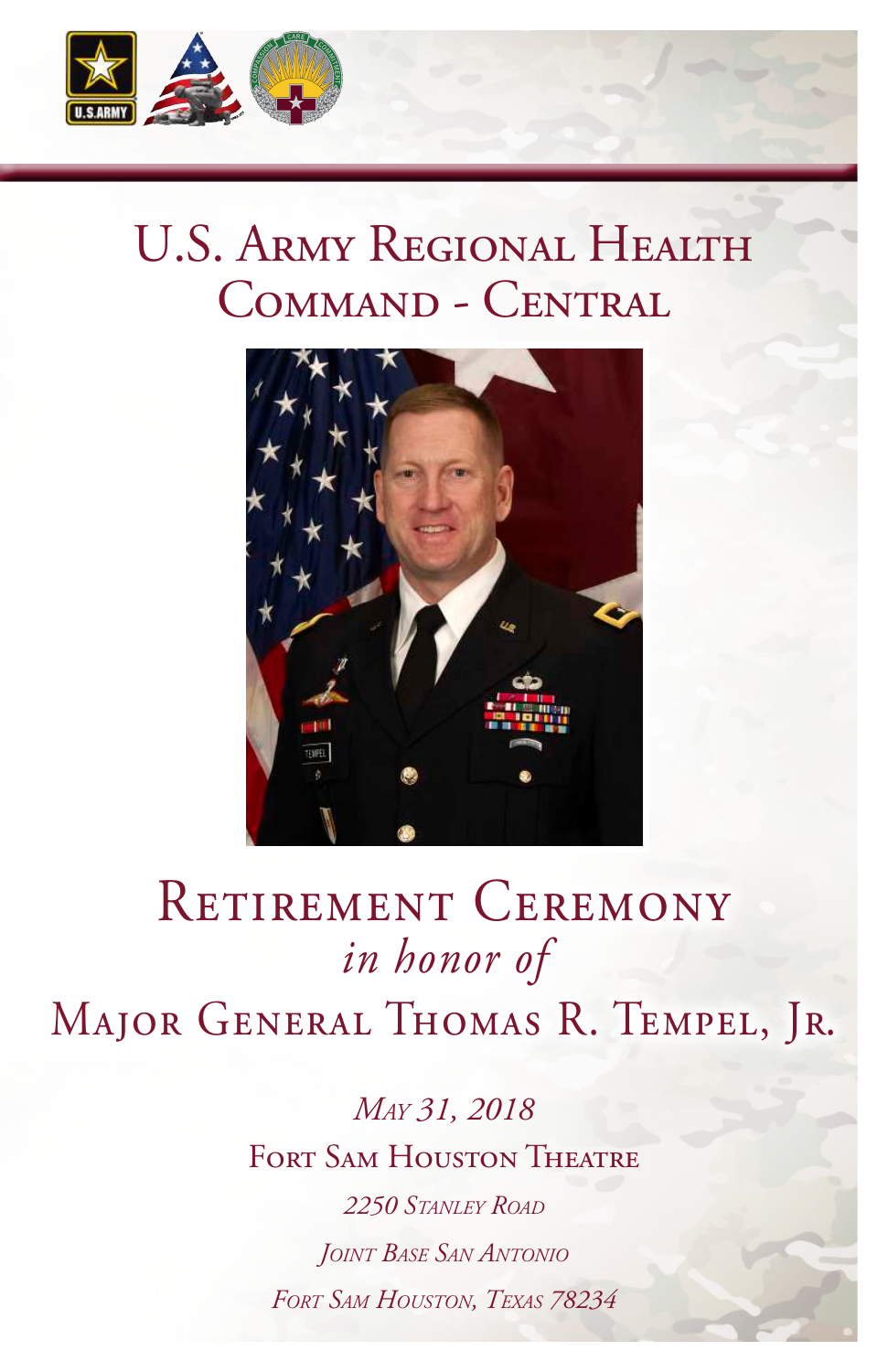## Sequence *of* Events

#### Welcome

INVOCATION<sup>\*</sup> Chaplain (COL) Randy L. Brandt

Arrival *of the* Official Party\*

#### Honors\*

NATIONAL ANTHEM<sup>\*</sup>

**REMARKS** MG Brian C. Lein

Presentation *of* Awards

General Officer Flag Casing

Flag Folding Ceremony

Reading *of the* Retirement Orders

**REMARKS** MG Thomas R. Tempel, Jr.

Retirement Medley

Army Song\*

**CONCLUSION** 

*\*Please Stand*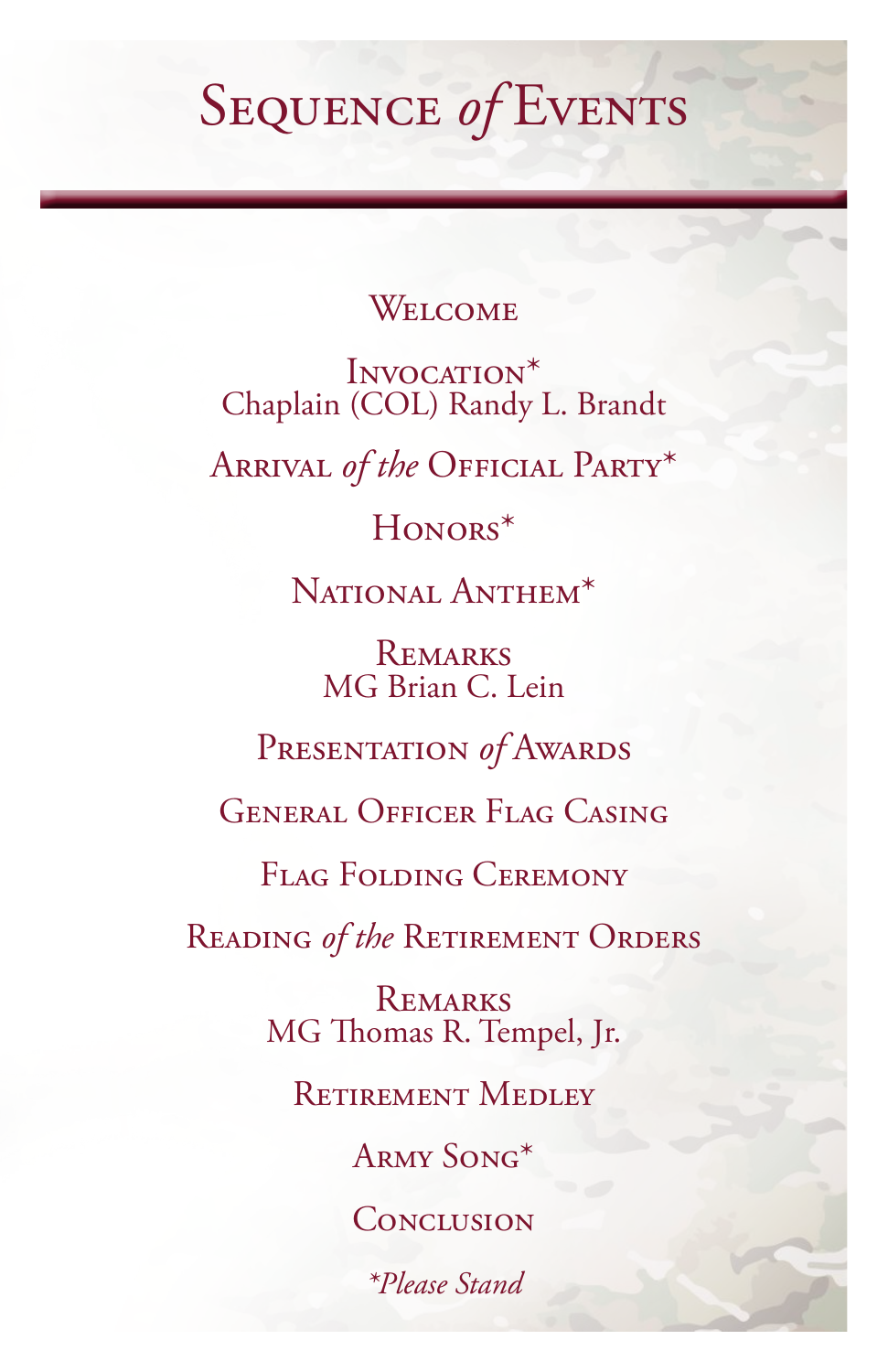# Major General Brian C. Lein



Commanding General U.S. Army Medical Department Center *and* School Health Readiness Center *of* Excellence

MG Brian Lein is a native of New York and a graduate of the United States Military Academy as a Distinguished Military Cadet. He received his medical degree from Temple University School of Medicine in 1988 as an Alpha Omega Alpha Scholar. His surgical training included Internship in General Surgery at Madigan Army Medical Center in 1989 and Residency in General Surgery at Abington Memorial Hospital in 1993.

Major General Lein has served in various leadership and command positions to include Deputy Surgeon General/Deputy Commanding General for Operations, US Army Medical Command; Command of Landstuhl Regional Medical Center and Evans Army Community Hospital; as well as Command Surgeon positions in ISAF Joint Command, US Army Forces Command, Coalition Forces Land Component Command/Third Army, and 4th Infantry Division. Staff surgeon assignments include 67 FST (Abn) in Operation Joint Endeavor, Bosnia; Joint Special Operations Command Augmentee Surgeon; 31st CSH (Caretaker); William Beaumont Army Medical Center; and 2nd General Hospital/ Landstuhl Army Regional Medical Center. He most recently served as the Commanding General, US Army Medical Research and Materiel Command and Fort Detrick.

Major General Lein is a graduate of the AMEDD Officer Basic and Advanced Courses, the US Army Command and General Staff College, and the US Army War College where he earned a Master's Degree in Strategic and National Security Studies.

Major General Lein's awards and decorations include the Legion of Merit with two oak leaf cluster, Bronze Star Medal, Defense Meritorious Service Medal, Meritorious Service Medal with two oak leaf cluster, the Army Parachutist Badge, the German Sports Badge (Gold), and The Order of Military Medical Merit.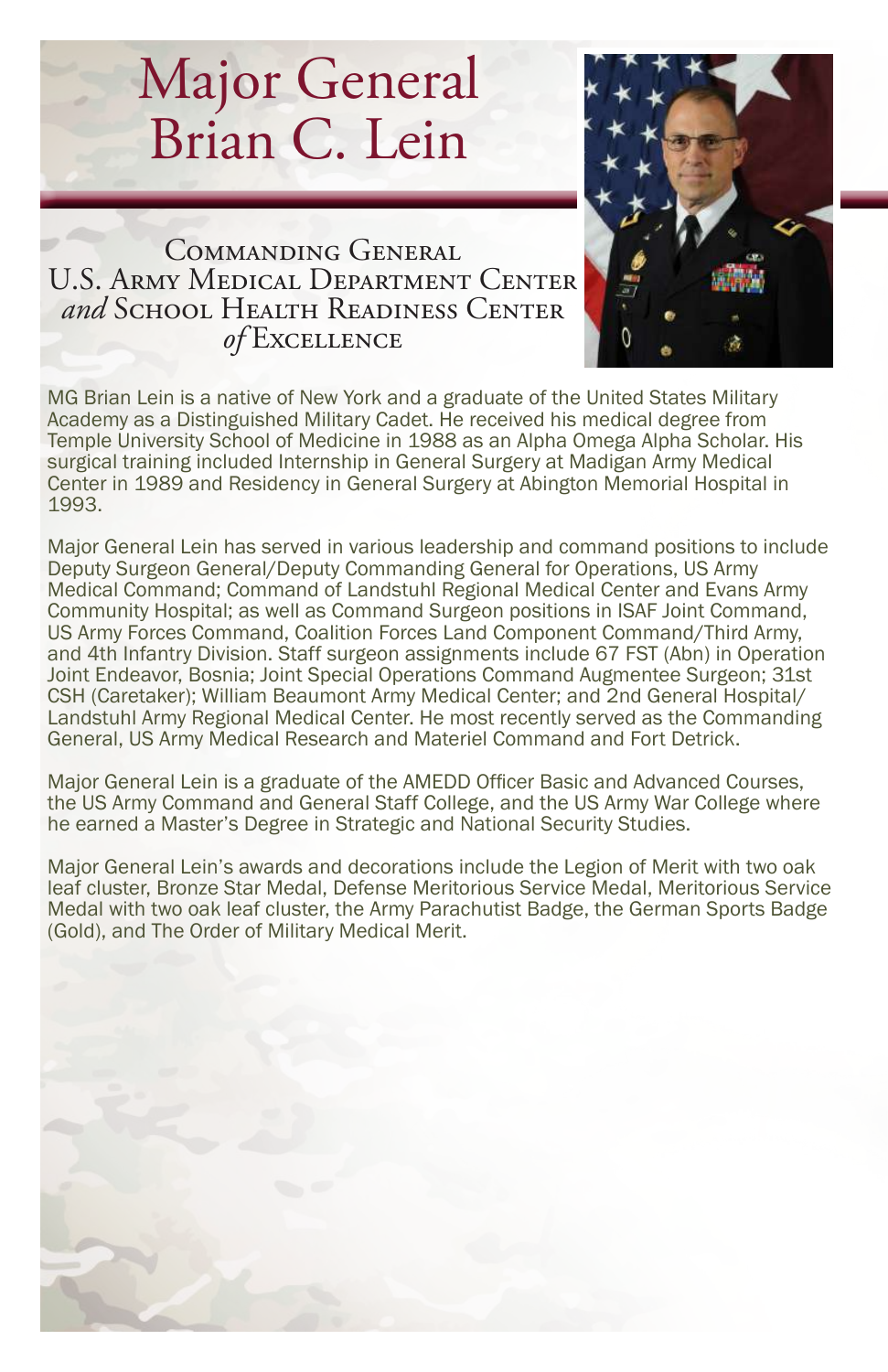# Major General Thomas R. Tempel, Jr.

*27th* Chief *of the* U.S. Army Dental Corps



MG Tempel served as the Commanding General of the U.S. Army Western Regional Medical Command on Joint Base Lewis-McChord, WA; Commander of the U.S. Army Dental Command on JBSA-Fort Sam Houston, TX; Walter Reed Dental Activity, Washington, D.C.; Northern Regional Dental Command on Fort Belvoir, VA; and as the Northern Regional Medical Command Readiness Director also on Fort Belvoir.

He received his Bachelor of Arts degree, and was a Distinguished Military Graduate from Gettysburg College in 1987. He was commissioned a Second Lieutenant in the Medical Service Corps and then attended the University of Maryland Dental School, where he received his dental degree in 1991. After dental school, MG Tempel attended the Advanced Education in General Dentistry – One Year Program at Fort Jackson, SC. He then went to Fort Bragg, NC, for the Special Forces Assessment and Selection and Detachment Officers Qualification Course, then on to Fort Lewis, to be the 1st Special Forces Group (Airborne) Dental Surgeon.

Following the Advanced Education in General Dentistry – Two Year Residency at Fort Bragg, MG Tempel was assigned to the 1st Special Forces Operational Detachment – Delta. He also served as the Professional Development Officer for the Dental Corps Branch, Army Personnel Command; commanded the 464th Medical Company, to include a year in Iraq as the 464th Commander and Multinational Corps- Iraq Dental Surgeon with Task Force 44th MEDCOM. He attended the Army War College in Carlisle, Pennsylvania, after which he served as the Fort Meade Dental Activity Commander on Fort Meade, MD.

MG Tempel is a graduate of the AMEDD Officer Basic and Advanced Courses, the Army Command and General Staff College, and the Army War College. He completed the Special Forces Detachment Officers Qualification Course; Survival, Evasion, Resistance and Escape (SERE) School; Combat Casualty Care Course; Jumpmaster School; Dental Clinic Management Course; Federal Healthcare Executives Course; and the Medical Capstone Course. He wears the Special Forces Tab, the Senior Parachutist Badge, and the Royal Thai Airborne Wings.

Additionally, MG Tempel is a Diplomate of the Federal Services Board of General Dentistry, the American Board of General Dentistry, and a Fellow in the International College of Dentists and the American College of Dentists. He is an active member of the American Dental Association, Academy of General Dentistry, Association of Military Surgeons United States, and Association of the United States Army.

MG Tempel's awards and decorations include the Legion of Merit with two Oak Leaf Clusters, Bronze Star Medal, Meritorious Service Medal with three Oak Leaf Clusters, Army Commendation Medal with two Oak Leaf Clusters, Army Achievement Medal two Oak Leaf Clusters, Iraq Campaign Medal, Global War on Terrorism Service Medal, Humanitarian Service Medal, the Order of Military Medical Merit, and the Army Surgeon General's "A" proficiency designator.